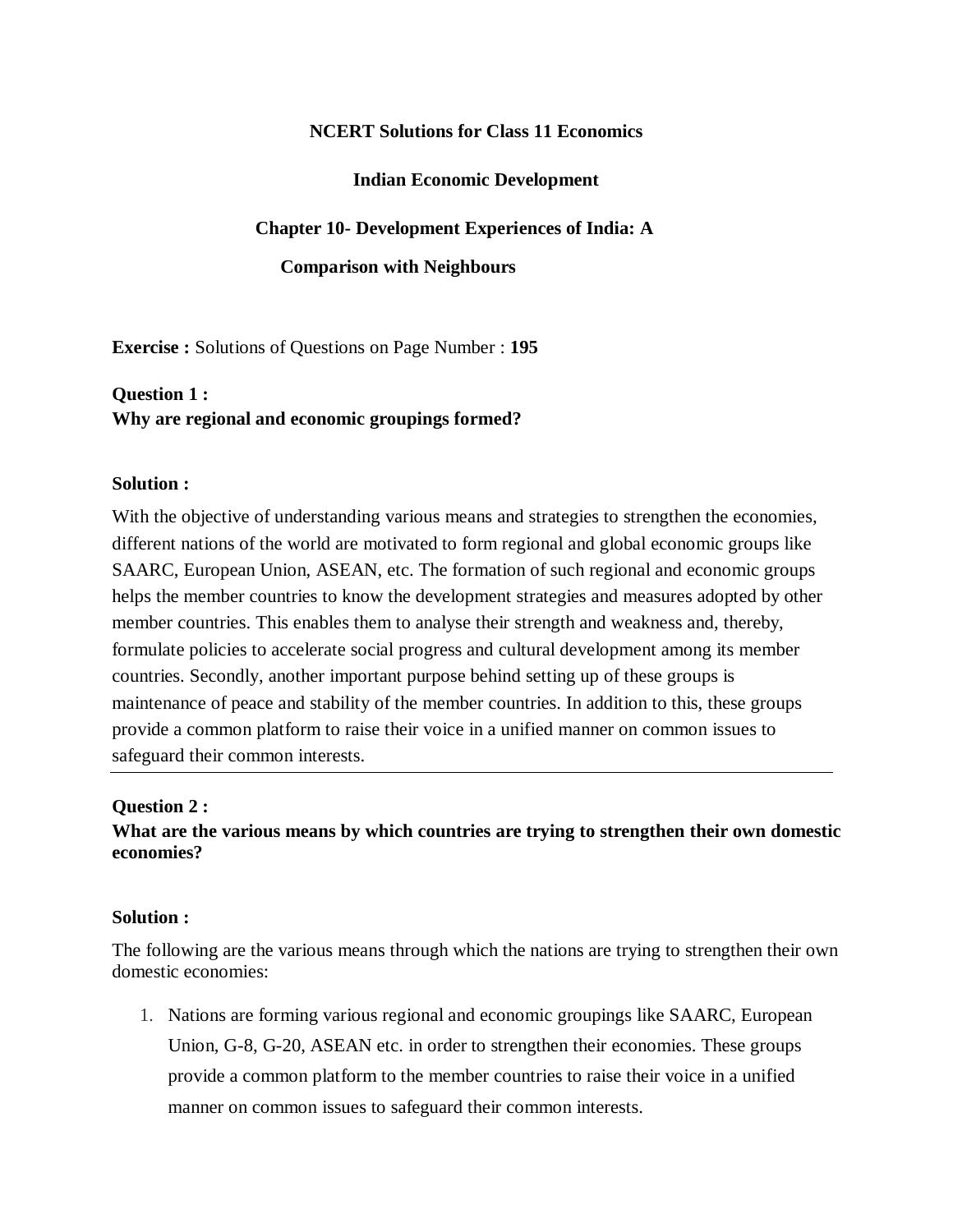- 2. Further, they are also interested in knowing the developmental process adopted by their neighbouring nations, so as to analyse their strengths and weaknesses. Accordingly, they formulate policies to accelerate social progress and cultural development among the member countries.
- 3. Moreover, nations also resort to liberalising their economies. This minimises the government interference in economic activities. Market forces, i.e. demand and supply forces govern the economy.
- 4. Nations also resort to the process of globalisation to open up their economies to provide wide international market to their domestic producers.

## **Question 3 :**

# **What similar developmental strategies have India and Pakistan followed for their respective developmental paths?**

## **Solution :**

India and Pakistan both have followed a similar developmental strategy. The main similarities between the developmental strategies can be summed up as:

i.India and Pakistan both have started their developmental programmes based on economic planning soon after their independence in 1947.

ii.Both the countries relied on the public sector for initiating the process of growth and development.

iii. Both of them have followed the path of mixed economic structure involving the participation of both the state as well as the private sector.

iv. Both of them introduced economic reforms at the same time to strengthen their economies.

## **Question 4 :**

**Explain the Great Leap Forward campaign of China as initiated in 1958.**

### **Solution :**

The Great Leap Forward (GLF) was a campaign initiated in 1958 in China. The aims of this campaign are as follows:

- 1. The aim of the campaign was to initiate large scale industrialisation in the country concentrating not only in the urban areas but also in the rural ones.
- 2. The people in the urban areas were motivated to set up industries in their backyards.
- 3. In the rural areas, Commune System was implemented. Under this system, people were engaged in collective farming.

## **Question 5 :**

**China's rapid industrial growth can be traced back to its reforms in 1978. Do you agree?**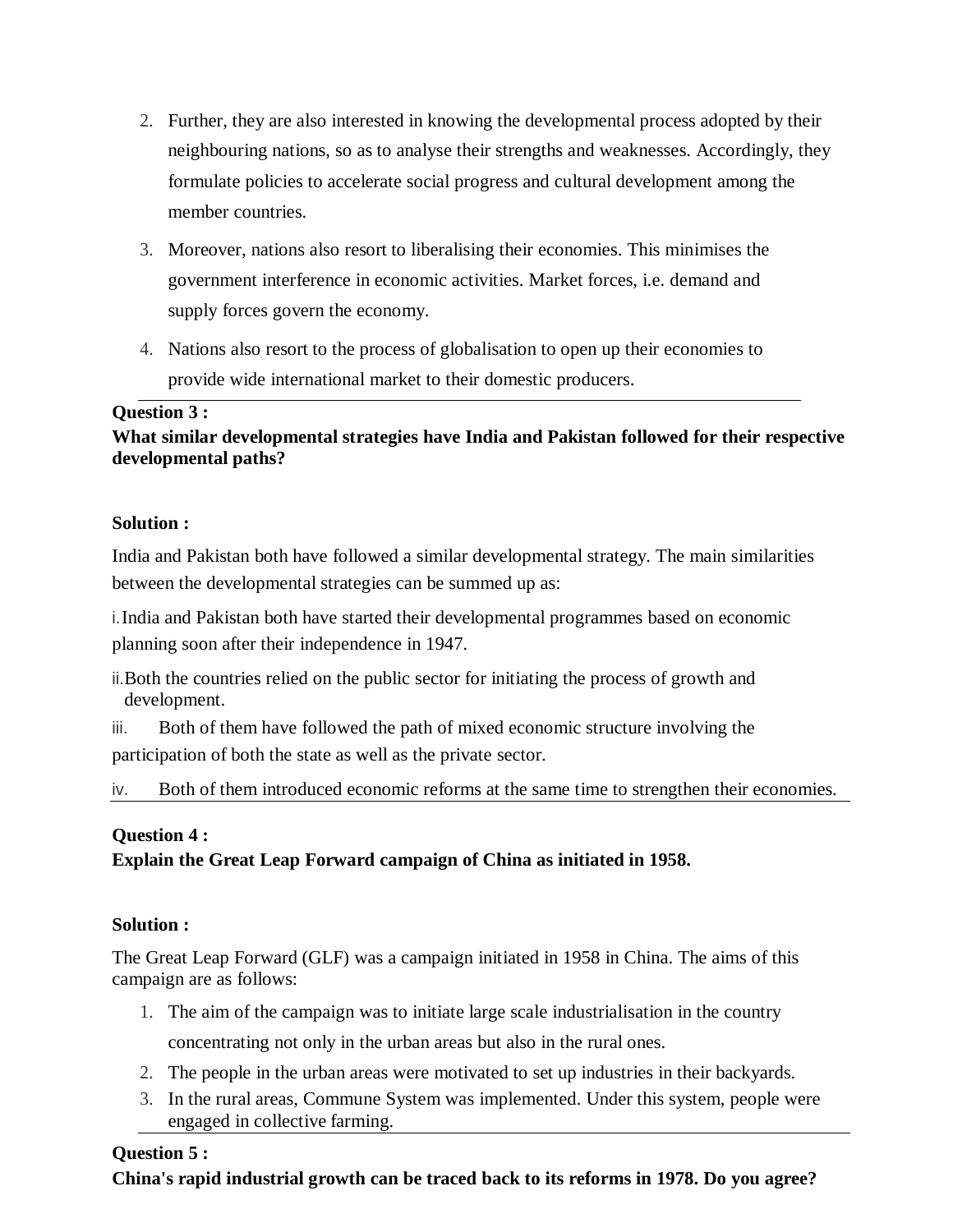## **Elucidate.**

### **Solution :**

Yes, it cannot be denied that China's rapid industrial growth is an aggregate outcome of the various economic reforms that were introduced in phases since 1978. In the initial phase, reforms were initiated in agriculture, foreign trade and investment sectors. The system of collective farming known as Commune System was implemented. Under this system, land was divided into small plots that were allocated to the individual households. These households were allowed to keep the remaining income from land after paying the taxes to the government. In the later phase, reforms were initiated in the industrial sector. The reforms also included dual pricing. The dual pricing implies that the farmers and the industrial units were required to buy and sell a fixed quantity of inputs and output at the price fixed by the government and the remaining quantities were traded at the market price. The reforms also included setting up of Special Economic Zones to attract foreign investors. Therefore, China's rapid industrial growth is attributable to the success of different phases of its economic reforms.

### **Question 6 :**

**Describe the path of developmental initiatives taken by Pakistan for its economic development.**

## **Solution :**

a) With the aim of economic development, Pakistan adopted the pattern of mixed economy where both private and public sectors coexist

b) Pakistan introduced a variety of regulated policy framework for import substitution, industrialisation during 1950s and 1960s. This implies producing goods domestically to substitute imports, thereby, discouraging imports and simultaneously encouraging and developing domestic industries.

c) In order to protect domestic industries producing consumer goods, policy measure was initiated to create the tariff barriers.

d) The introduction of Green Revolution mechanised agriculture leading to the increase in the production of food grains.

e) The mechanisation of agriculture was followed by the nationalisation of capital goods industries in 1970s.

f) In the late 1970s and early 1980s, Pakistan shifted its policy orientation by denationalising the thrust areas, thereby, encouraging the private sector.

g) All these above measures created an environment conducive to initiate the economic reforms that were ultimately initiated in 1988.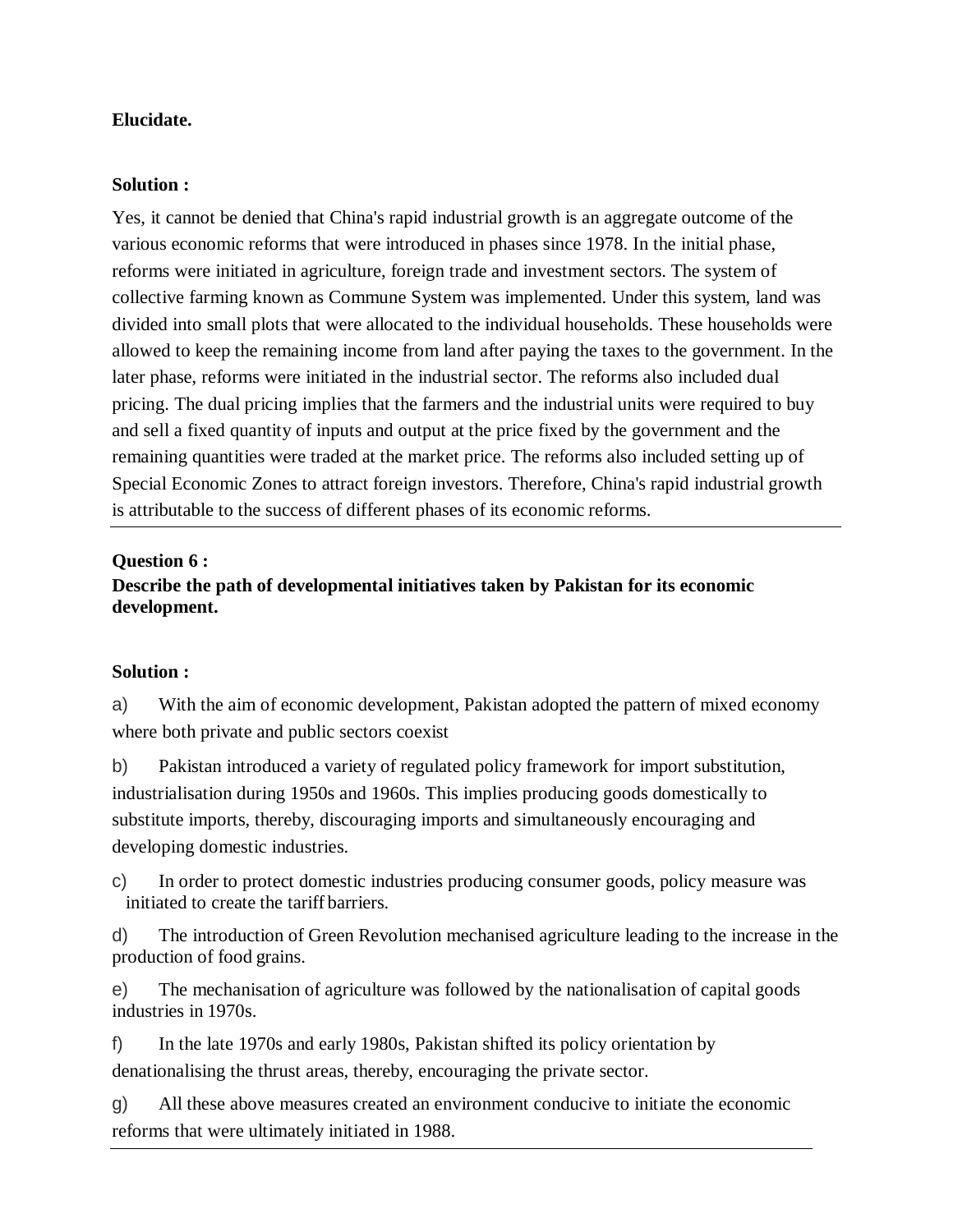# **Question 7 : What is the important implication of the one child norm in China?**

### **Solution :**

The important implication of the one-child norm in China is the low population growth. This measure also led to the fall in the sex ratio in China, i.e. the proportion of females per thousand males. However, the country believes that in the coming decades there will be more elderly people in proportion to the young people. This will oblige the country to provide social security measures with fewer workers.

### **Question 8 : Mention the salient demographic indicators of China, Pakistan and India.**

### **Solution :**

| Country      | Estimated<br>Population<br>(in million) | Annual<br>Growth of<br>Population<br>$(2001 - 2010)$ | Density<br>(per sq. km) | Sex<br>Ratio | Fertility<br>Rate | Urbanisation |
|--------------|-----------------------------------------|------------------------------------------------------|-------------------------|--------------|-------------------|--------------|
| India        | 1252                                    | 1.24                                                 | 421                     | 934          | $2.6\,$           | 32           |
| <b>China</b> | 1357                                    | 0.49                                                 | 145                     | 929          | 1.6               | 53           |
| Pakistan     | 182                                     | 1.65                                                 | 236                     | 947          | 3.3               | 38           |

#### **Select Demographic Indicators, 2013**

Source: World Development Indicators, www.worldbank.org

From the above data, we can conclude that:

China has the highest population size closely followed by India. The population of Pakistan is very small and it constitutes about one tenth of population of China or India. The Density of population is lowest in China and highest in India. One child norm in China has lowered the growth rate of population in that country. The sex ratio is low in all the three countries as the society is biased against women and male dominated. The fertility rate is highest in Pakistan and lowest in China whereas China has the highest degree of urbanization as compared to India and Pakistan.

### **Question 9 :**

**Compare and contrast India and China's sectoral contribution towards GDP in 2003. What does it indicate?**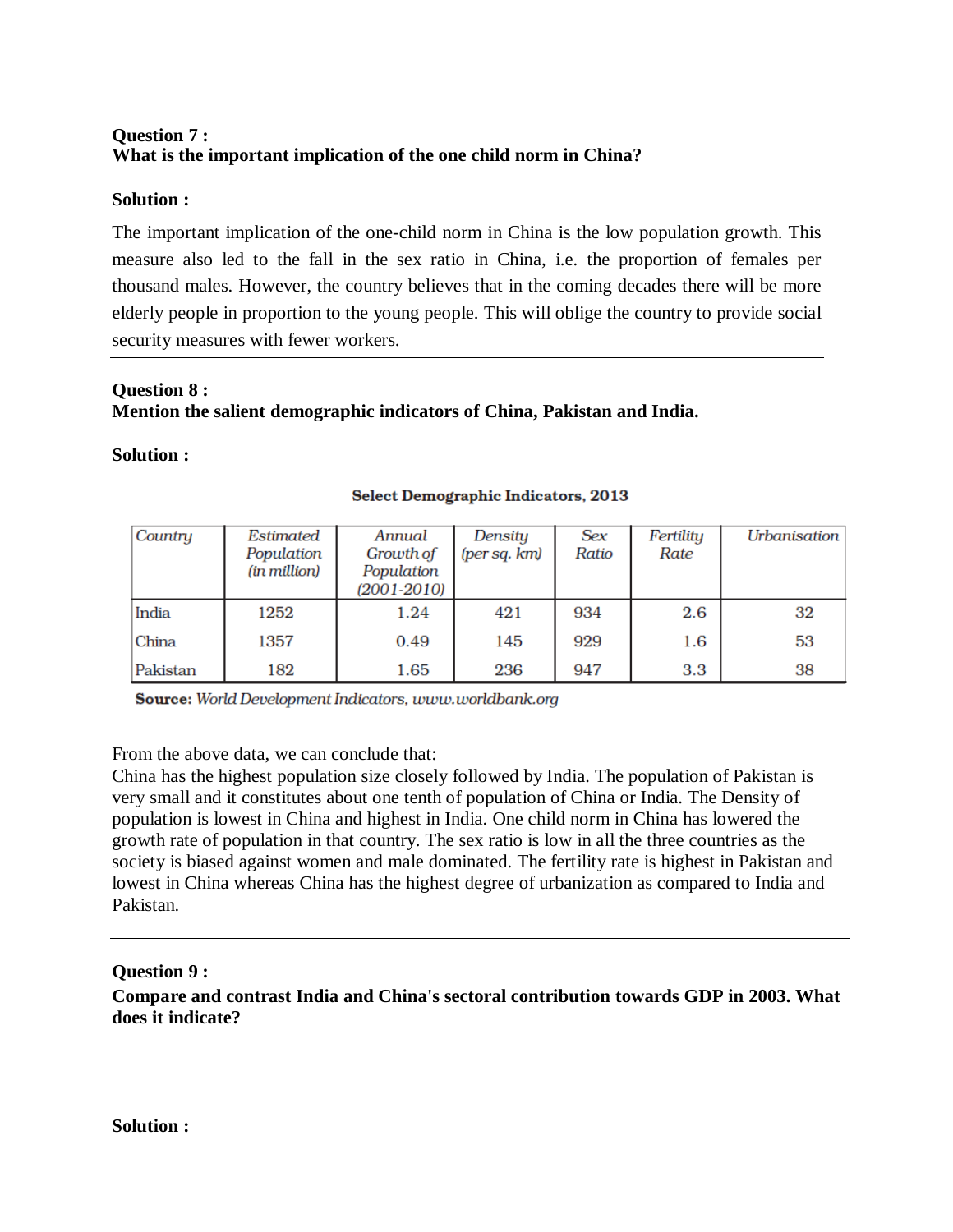| Sectors                  | Contribution to GDP (in %) (2003) |       |  |  |
|--------------------------|-----------------------------------|-------|--|--|
|                          | India                             | China |  |  |
| Primary (Agriculture) 23 |                                   | 15    |  |  |
| Secondary (Industry) 26  |                                   | 53    |  |  |
| Tertiary (Service)       | 51                                |       |  |  |

According to above data of India and China's sectoral contribution towards GDP in 2003. contribution of agriculture to GDP in China was 15% while in India it was 23%. On the other hand manufacturing contributes the highest to GDP in China at 53%, whereas in India service sector contributes the highest at around 51%.

The process of economic growth has led to a tremendous shift in the sectoral share of output and employment. The percentage share of the primary sector in total output and employment tends to decrease while that of the secondary and tertiary sector tends to increase. This indicates that both the economies are developing The experience of China is similar to that of the other developed countries in the world. The experience of the developed countries shows that secondary sector followed by the tertiary sector emerge as the leading sectors of the economy. Compared to China, India showed a direct shift from the primary sector to tertiary sector. This is due to the fast integration of these two economies with the other market economies of the world.

# **Question 10 : Mention the various indicators of human development.**

## **Solution :**

The indicators of human development are:

i. Life Expectancy.

- ii. Adult Literacy Rate.
- iii. Infant Mortality Rate.
- iv. Percentage of the population below poverty line.
- v. GDP per capita Income
- vi. Percentage of the population having access to improved sanitation
- vii. Percentage of the population having access to improved water sources.

### **Question 11 : Define liberty indicator. Give some examples of liberty indicators.**

### **Solution :**

Liberty Indicator may be defined as the measure of the extent of demographic participation in the social and political decision making. In other words, it is an index used to measure the participation of the people in taking decisions. Some examples of liberty indicators are the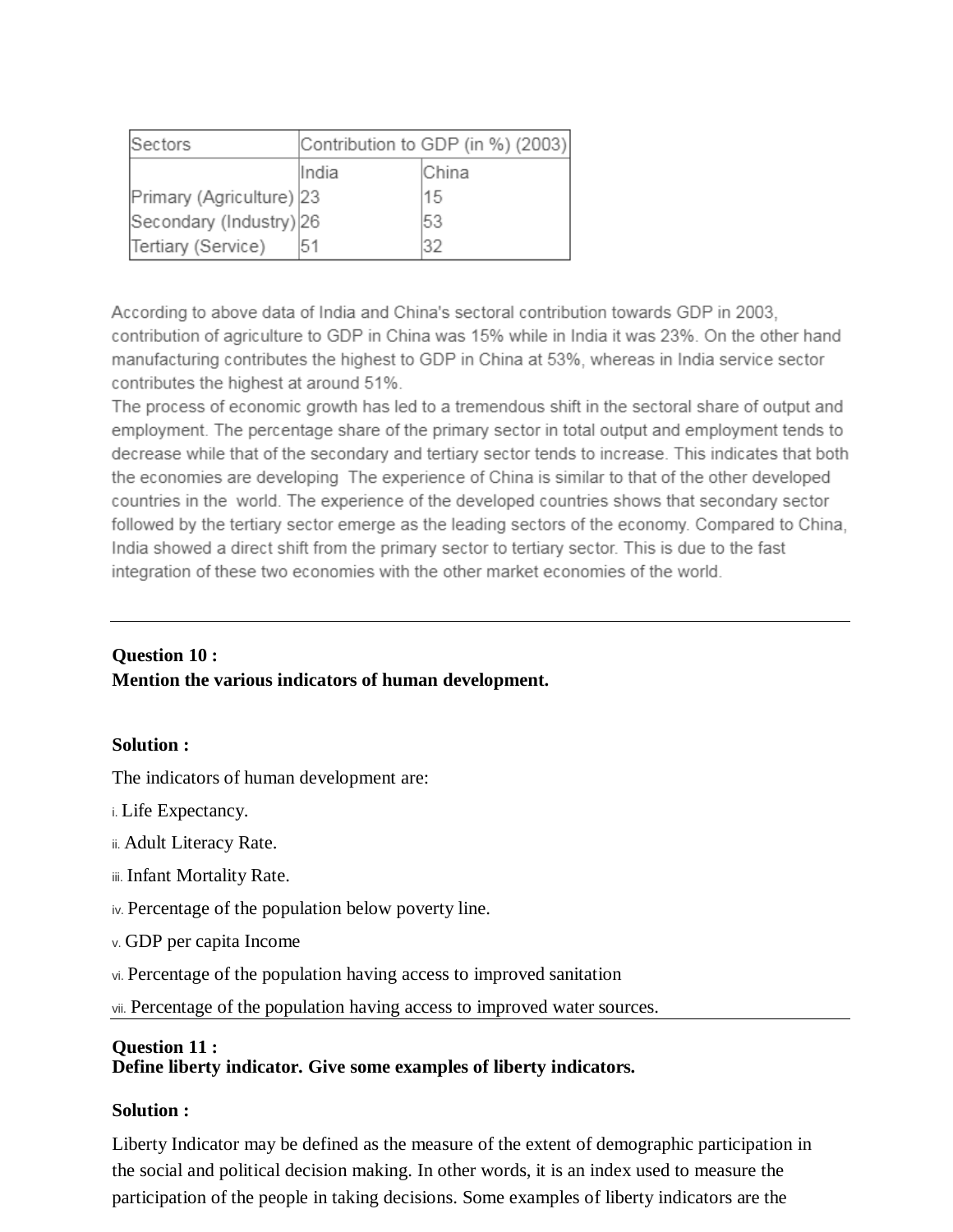measures of the extent of the Constitutional Protection Rights given to the citizens and the extent of the Constitutional Protection of the independence of the Judiciary and Rule of Law.

### **Question 12 : Evaluate the various factors that led to the rapid growth in economic development in China.**

## **Solution :**

China's rapid economic development is an aggregate outcome of the introduction of the reforms in phases since 1978. The following are the various factors that led to the rapid growth in the economic development in China:

- 1. In the initial phase, reforms were initiated in agriculture, foreign trade and investment sectors. The system of collective farming known as Commune System was implemented. Under this system, land was divided into small plots that were allocated to the individual households. These households were allowed to keep the remaining income from land after paying the taxes to the government.
- 2. In the later phase, reforms were initiated in the industrial sector. During this phase, the private firms, village and township enterprises were allowed to produce goods and services and to compete with the State Owned Enterprises.
- 3. The dual pricing were implemented. This implies that the farmers and the industrial units were required to buy and sell a fixed quantity of inputs and output at the price fixed by the government and the remaining quantities were traded at the market price. Gradually, with rapid increase in aggregate production in the later years, the quantities traded in the market increased by many folds.
- 4. The reforms also included setting up of Special Economic Zones to attract foreign investors and to encourage its exports.

Therefore, the aggregate focus of all these economic reforms resulted in rapid industrial growth and economic development in China.

## **Question 13 :**

**Group the following features pertaining to the economies of India, China and Pakistan under three heads**

- **One-child norm**
- **Low fertility rate**
- **High degree of urbanisation**
- **Mixed economy**
- **Very high fertility rate**
- **Large population**
- **High density of population**
- **Growth due to manufacturing sector**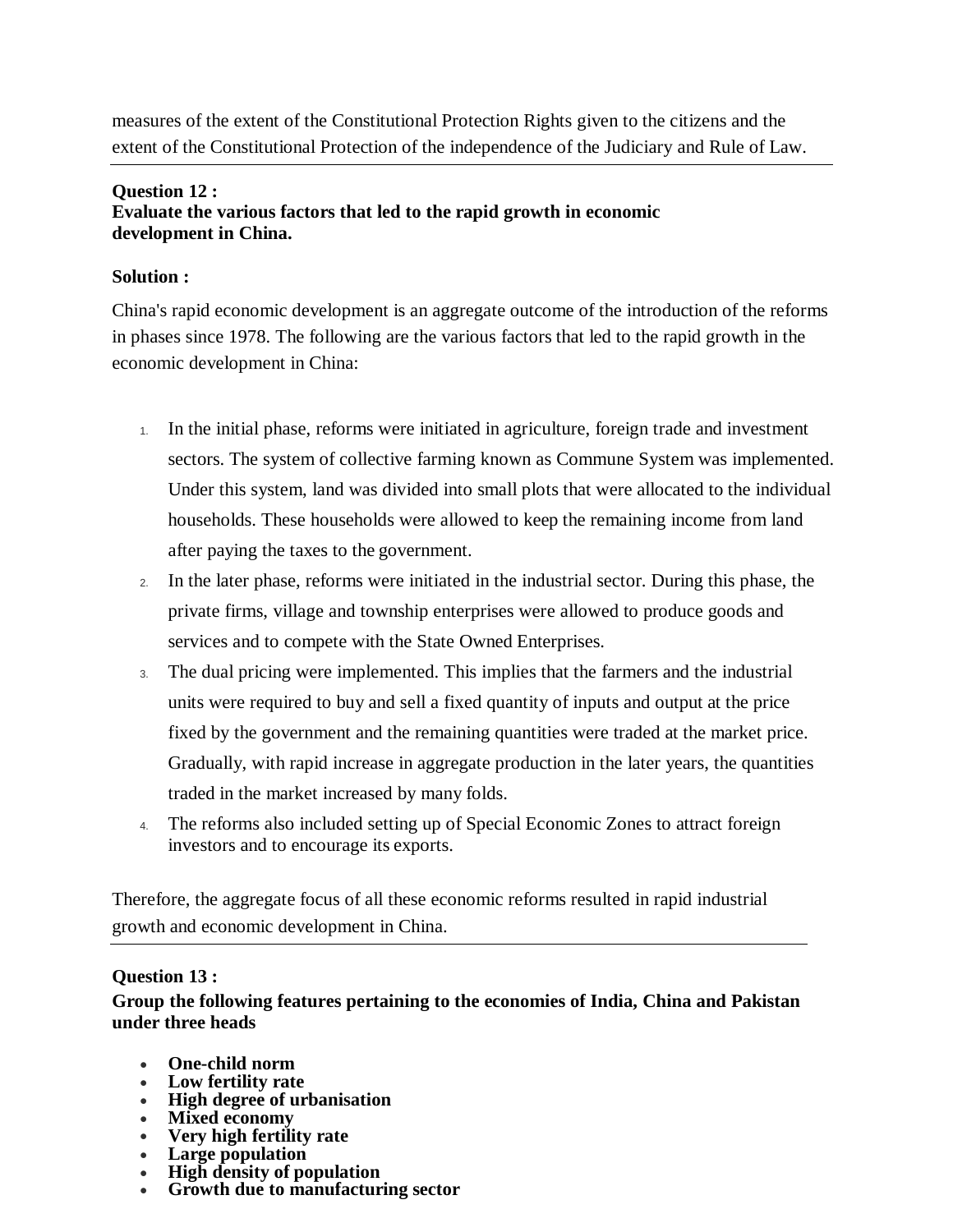• **Growth due to service sector**

#### **Solution :**

• **One-child norm : China** • **Low fertility rate :China** • **High degree of urbanization :Pakistan and China** • **Mixed economy : India and Pakistan** • **Very high fertility rate :Pakistan** • **Large population india**<br>• **High density of population <b>india** :India • **High density of population** • **Growth due to manufacturing sector :China • Growth due to service sector** 

### **Question 14 : Give reasons for the slow growth and re-emergence of poverty in Pakistan.**

#### **Solution :**

The following are the main reasons for the slow growth and re-emergence of poverty in Pakistan:

- 1. *Greater Dependency on the Public Sector Enterprises:* The main cause behind the slow economic growth in Pakistan is the greater dependence on Public Sector Enterprises. Pakistan relied largely on the policy of protection by assigning central role to the Public Sector Enterprises. The operational inefficiencies of Public Sector Enterprises along with the misallocation of scarce resources resulted in dormant economic growth rate.
- 2. *Traditional Agricultural Practices:* The agricultural practices in Pakistan relied heavily on traditional methods and the vagaries of climatic conditions resulting in low productivity. Consequently, the agricultural sector was not able to flourish to the extent it was thought of.
- 3. *Undeveloped Manufacturing Sector:* The major portion of the foreign exchange earnings of Pakistan was in the form of remittances from Pakistani workers in the Middle-east and exports of highly volatile agricultural products. This can be regarded as one of the reasons for the slow economic growth. This is because the inflow of foreign exchange in the form of remittances substituted the need for development of manufacturing sector to earn foreign exchange by exporting manufactured goods.
- 4. *Increasing Dependence on Foreign Loans:* There was an increasing dependence on foreign loans for meeting foreign exchange requirements. Pakistan faced increasing difficulty in repaying these loans along with the mounting interest obligations in the years of agricultural failure. The increasing burden of huge foreign loans impeded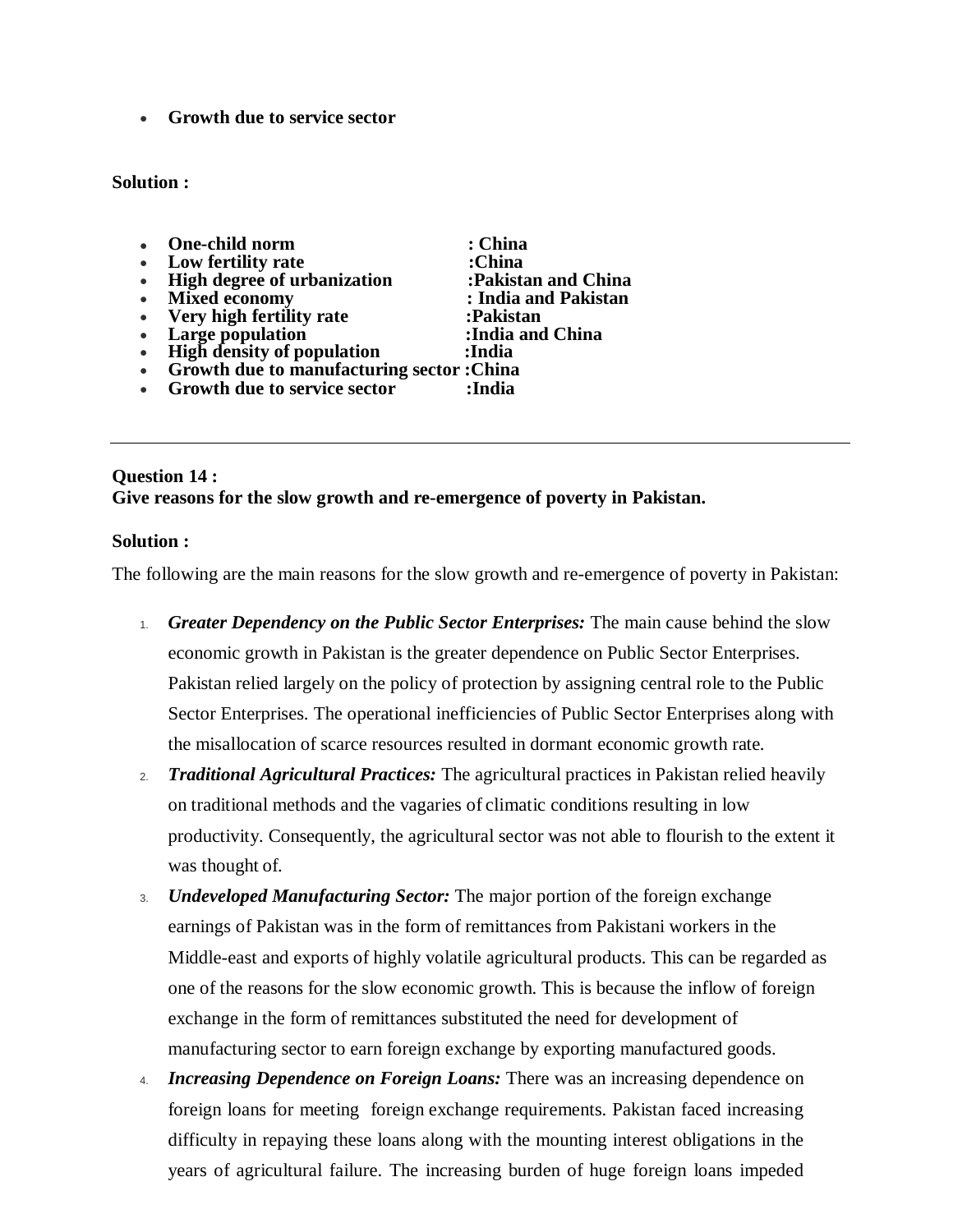the economic growth prospects of Pakistan.

- 5. *Lack of Political Stability:* The lack of political stability demanded huge public expenditure for maintaining law and order in the country. This huge public expenditure acted as a drain on the country's economic resources.
- 6. *Insufficient Foreign Investment:* Pakistan also failed to attract sufficient foreign investment due to lack of political stability, low degree of international credibility and lack of well developed infrastructure.

### **Question 15 :**

**Compare and contrast the development of India, China and Pakistan with respect to some salient human development indicators.**

### **Solution :**

The following are the indicators of human development:

- i. Life Expectancy
- ii. Adult Literacy Rate
- iii. Infant Mortality Rate
- iv. Percentage of the population below poverty line
- v. GDP per capita

vi. Percentage of the population having access to improved sanitation

vii. Percentage of the population having access to improved water sources.

On the basis of individual indices of these parameters, a Human Development Index (HDI) was constructed. The higher the value of HDI, higher will be the level of growth and development of a country. The rankings are accorded to the countries as per their HDI. China ranked 81, India

128<sup>th</sup> and Pakistan 136<sup>th</sup>. High ranking of China is due to the higher GDP per capita. Moreover, the one-child norm led to sustained rise in the GDP, consequently, China was ranked higher than India and Pakistan in HDI.

### **Question 16 :**

# **Comment on the growth rate trends witnessed in China and India in the last two decades.**

### **Solution :**

India, with democratic institutions, performed moderately, but the majority of its people still depend on agriculture. Infrastructure is lacking in many parts of the country. The country used the market system without losing political commitment and succeeded in raising the level of growth along with poverty alleviation. China used the market mechanism to create additional social and economic opportunities. The country has also ensured social security in the rural areas by retaining collective farming known as Commune System. Public intervention in social